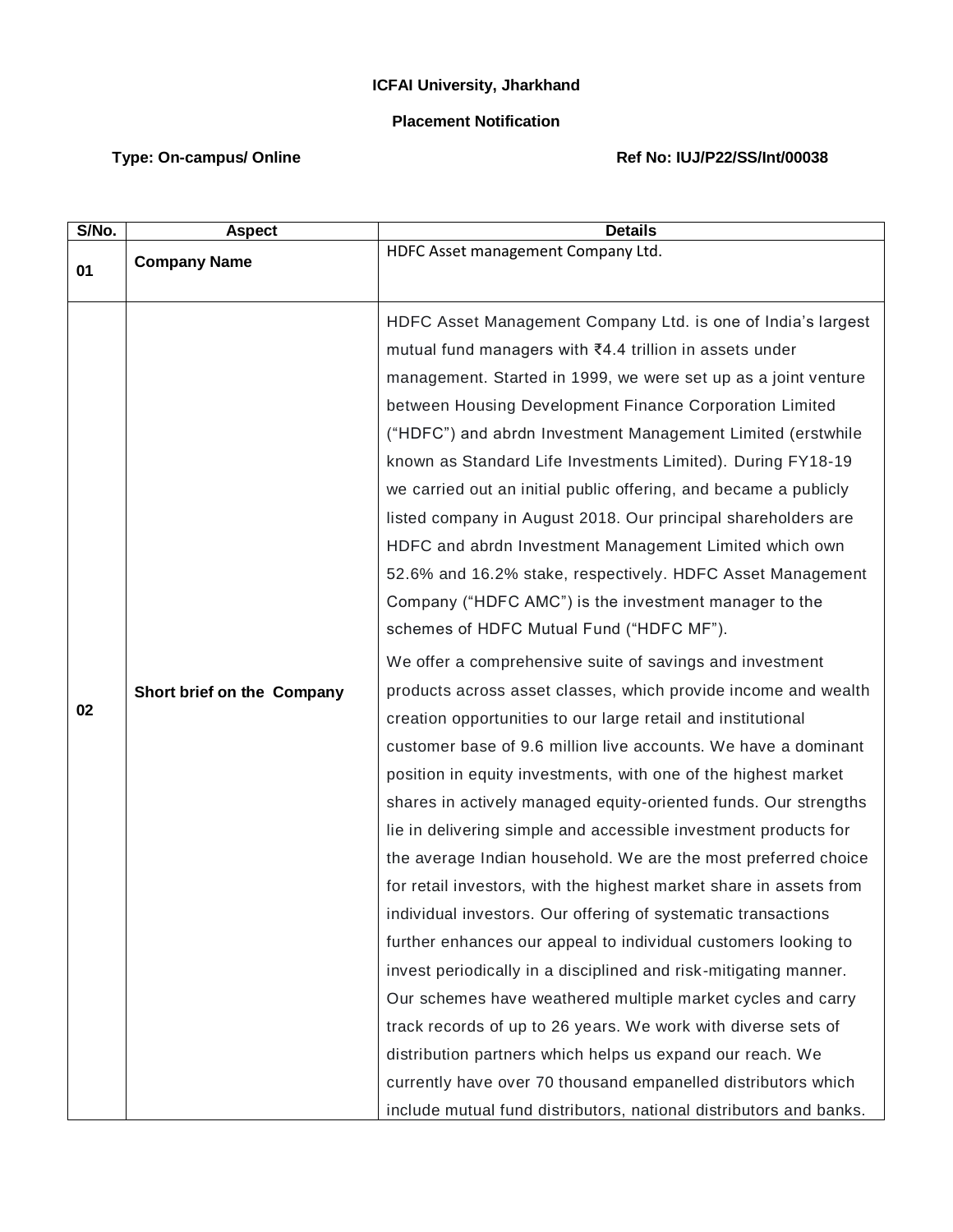| cities through our network of 227 branches and<br>1,207 employees. Our highly stable Management has steered the<br>company since its inception through the ever-evolving industry.<br>Our consistent position as one of India's leading asset<br>management companies is driven by our comprehensive<br>investment philosophy, process and risk management. Our 29-<br>member investment team is highly experienced and competent<br>with a track record of performance, stability and a deep<br>understanding of businesses. We also provide portfolio<br>management and segregated account services, including<br>discretionary, non-discretionary and advisory services, to high |                        |                                                                         |
|-------------------------------------------------------------------------------------------------------------------------------------------------------------------------------------------------------------------------------------------------------------------------------------------------------------------------------------------------------------------------------------------------------------------------------------------------------------------------------------------------------------------------------------------------------------------------------------------------------------------------------------------------------------------------------------|------------------------|-------------------------------------------------------------------------|
|                                                                                                                                                                                                                                                                                                                                                                                                                                                                                                                                                                                                                                                                                     |                        | We serve our customers and distribution partners in over 200            |
|                                                                                                                                                                                                                                                                                                                                                                                                                                                                                                                                                                                                                                                                                     |                        |                                                                         |
|                                                                                                                                                                                                                                                                                                                                                                                                                                                                                                                                                                                                                                                                                     |                        |                                                                         |
|                                                                                                                                                                                                                                                                                                                                                                                                                                                                                                                                                                                                                                                                                     |                        |                                                                         |
|                                                                                                                                                                                                                                                                                                                                                                                                                                                                                                                                                                                                                                                                                     |                        |                                                                         |
|                                                                                                                                                                                                                                                                                                                                                                                                                                                                                                                                                                                                                                                                                     |                        |                                                                         |
|                                                                                                                                                                                                                                                                                                                                                                                                                                                                                                                                                                                                                                                                                     |                        |                                                                         |
|                                                                                                                                                                                                                                                                                                                                                                                                                                                                                                                                                                                                                                                                                     |                        |                                                                         |
|                                                                                                                                                                                                                                                                                                                                                                                                                                                                                                                                                                                                                                                                                     |                        |                                                                         |
|                                                                                                                                                                                                                                                                                                                                                                                                                                                                                                                                                                                                                                                                                     |                        |                                                                         |
|                                                                                                                                                                                                                                                                                                                                                                                                                                                                                                                                                                                                                                                                                     |                        |                                                                         |
|                                                                                                                                                                                                                                                                                                                                                                                                                                                                                                                                                                                                                                                                                     |                        |                                                                         |
| net worth individuals ("HNIs"), family offices, domestic                                                                                                                                                                                                                                                                                                                                                                                                                                                                                                                                                                                                                            |                        |                                                                         |
| corporates, trusts, provident funds and domestic and global                                                                                                                                                                                                                                                                                                                                                                                                                                                                                                                                                                                                                         |                        |                                                                         |
| institutions.                                                                                                                                                                                                                                                                                                                                                                                                                                                                                                                                                                                                                                                                       |                        |                                                                         |
|                                                                                                                                                                                                                                                                                                                                                                                                                                                                                                                                                                                                                                                                                     |                        |                                                                         |
| About HDFC Group: Our company is part of HDFC Group, a                                                                                                                                                                                                                                                                                                                                                                                                                                                                                                                                                                                                                              |                        |                                                                         |
| recognized financial conglomerate, with presence in housing                                                                                                                                                                                                                                                                                                                                                                                                                                                                                                                                                                                                                         |                        |                                                                         |
| finance, banking, life and non-life insurance, asset management,                                                                                                                                                                                                                                                                                                                                                                                                                                                                                                                                                                                                                    |                        |                                                                         |
| real estate funds and education finance. HDFC Ltd is one of                                                                                                                                                                                                                                                                                                                                                                                                                                                                                                                                                                                                                         |                        |                                                                         |
| India's leading housing finance companies and our majority                                                                                                                                                                                                                                                                                                                                                                                                                                                                                                                                                                                                                          |                        |                                                                         |
| shareholder.                                                                                                                                                                                                                                                                                                                                                                                                                                                                                                                                                                                                                                                                        |                        |                                                                         |
| 03<br><b>Company Website</b><br>https://www.hdfcfund.com/                                                                                                                                                                                                                                                                                                                                                                                                                                                                                                                                                                                                                           |                        |                                                                         |
| <b>Education Requirement</b><br><b>MBA</b>                                                                                                                                                                                                                                                                                                                                                                                                                                                                                                                                                                                                                                          |                        |                                                                         |
| (Program/Programs)<br>04                                                                                                                                                                                                                                                                                                                                                                                                                                                                                                                                                                                                                                                            |                        |                                                                         |
| - Candidates need to be NISM 5A certified.                                                                                                                                                                                                                                                                                                                                                                                                                                                                                                                                                                                                                                          |                        |                                                                         |
| Excellent<br>Relationship<br>Management<br>skills<br>and<br>communication skills.                                                                                                                                                                                                                                                                                                                                                                                                                                                                                                                                                                                                   |                        | excellent                                                               |
| - High degree of Integrity and reliability.                                                                                                                                                                                                                                                                                                                                                                                                                                                                                                                                                                                                                                         |                        |                                                                         |
| - Open to relocate anywhere in India.<br>- Should have a valid motor license and access to a two-wheeler.<br><b>Eligibility Criteria (Minimum</b>                                                                                                                                                                                                                                                                                                                                                                                                                                                                                                                                   |                        |                                                                         |
| 05<br>Marks, if any)                                                                                                                                                                                                                                                                                                                                                                                                                                                                                                                                                                                                                                                                |                        | - A well rounded understanding of MF Industry & Financial Markets       |
| (Equity/ Debt<br>Mutual Fund.                                                                                                                                                                                                                                                                                                                                                                                                                                                                                                                                                                                                                                                       |                        | / ETFs) and a clear understanding of the concepts of                    |
|                                                                                                                                                                                                                                                                                                                                                                                                                                                                                                                                                                                                                                                                                     |                        | - Awareness of Indian and Global economic scenario, geopolitics,        |
|                                                                                                                                                                                                                                                                                                                                                                                                                                                                                                                                                                                                                                                                                     |                        | economic trends etc. Simple Calculations, simple Interest, compound     |
| Interest, percentages etc.                                                                                                                                                                                                                                                                                                                                                                                                                                                                                                                                                                                                                                                          |                        |                                                                         |
| 06<br><b>Designation/Job Title</b><br>Officer - Sales (Pathway Program)                                                                                                                                                                                                                                                                                                                                                                                                                                                                                                                                                                                                             |                        |                                                                         |
| like debt mutual funds,                                                                                                                                                                                                                                                                                                                                                                                                                                                                                                                                                                                                                                                             |                        | - Candidates will get a close exposure to various financial instruments |
| 07                                                                                                                                                                                                                                                                                                                                                                                                                                                                                                                                                                                                                                                                                  |                        |                                                                         |
| and various other asset classes.<br>- Connect with and activate dormant channel partners.                                                                                                                                                                                                                                                                                                                                                                                                                                                                                                                                                                                           | <b>Job Description</b> | equity mutual funds, financial markets, structured products, AIFs, ETFs |